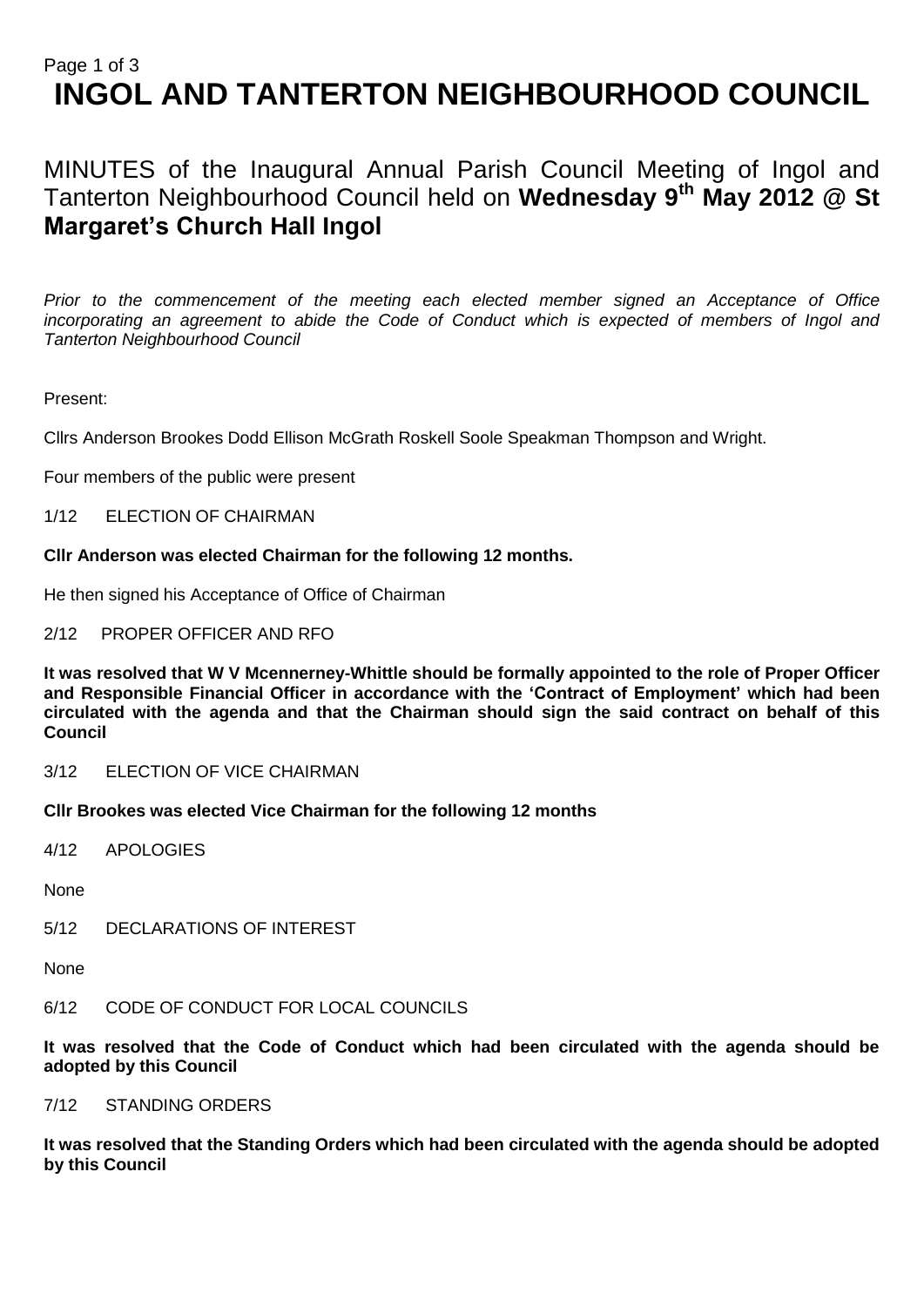**It was resolved that the Financial Regulations which had been circulated with the agenda should be adopted by this Council**

#### 9/12 BANK ACCOUNT

**It was resolved that this Council:**

- **Wish to open an account with Unity Trust Bank plc ('The Bank') in accordance with its standard terms and conditions for operating an account**
- **The Banks terms and conditions are approved and we appoint the Bank as our bankers**
- **The Banks terms and conditions may vary from time to time and we agree to be bound by them**
- **The Mandate for operation of the bank account, payment instructions and banking services be provided to the Bank by persons authorised to do so in accordance with the Bank's procedures**
- **The Bank is entitled to rely upon this mandate until it receives a later mandate amending it**
- **Cllrs McGrath, Thompson, Wright, Soole and Dodd shall be authorised signatories**
- **The mandate shall require TWO authorised signatories to sign cheques and payment orders in accordance with this Councils Financial Regulations**

## 10/12 INSURANCE

Members had been asked to consider a report produced by the Clerk concerning Insurance options and decide which insurance quote to accept.

## **It was resolved that the standard package provided by Zurich Insurance should be accepted on the basis that it provided more than adequate cover at the lowest cost.**

## 11/12 FUTURE MEETINGS

Members had been asked to consider a report produced by the Clerk concerning the frequency, day and venues for future meetings.

**It was resolved that ordinary meetings should be held 8 times per annum at intervals of approx 6/7 weeks but that no meeting would normally be held in July or August. It was further resolved that meetings should take place at St Margaret's Church Hall Ingol on appropriate Wednesdays in line with the above each meeting commencing at 7.00pm.**

12/12 PUBLIC PARTICIPATION

#### The meeting was adjourned

The Clerk explained the purpose of this session which was provided as an opportunity for members of the public to make comment or representation to the Council concerning issues affecting the neighbourhood area since by law members of the public only had a right to attend a meeting of the Council but not to participate unless specific provision was made within the Council's standing orders as had already been adopted by this Council. It was stated that no decisions could legally be made during this time on any issue raised due to the constraints of the LGA 1972 concerning business to be transacted at a Council meeting.

A member of the public mentioned that as a result of the electrification of the Preston – Blackpool rail line there would be significant upheaval on roads in the area because a number of bridges had to be raised. It was anticipated that Lea Road and Sidgreaves Lane towards Lea Town would be closed later in the year to accommodate these essential works

A member of the public said that she did not feel that candidates had during the recent election done enough to make themselves known or provide information about themselves which would have helped some residents in deciding who to vote for.